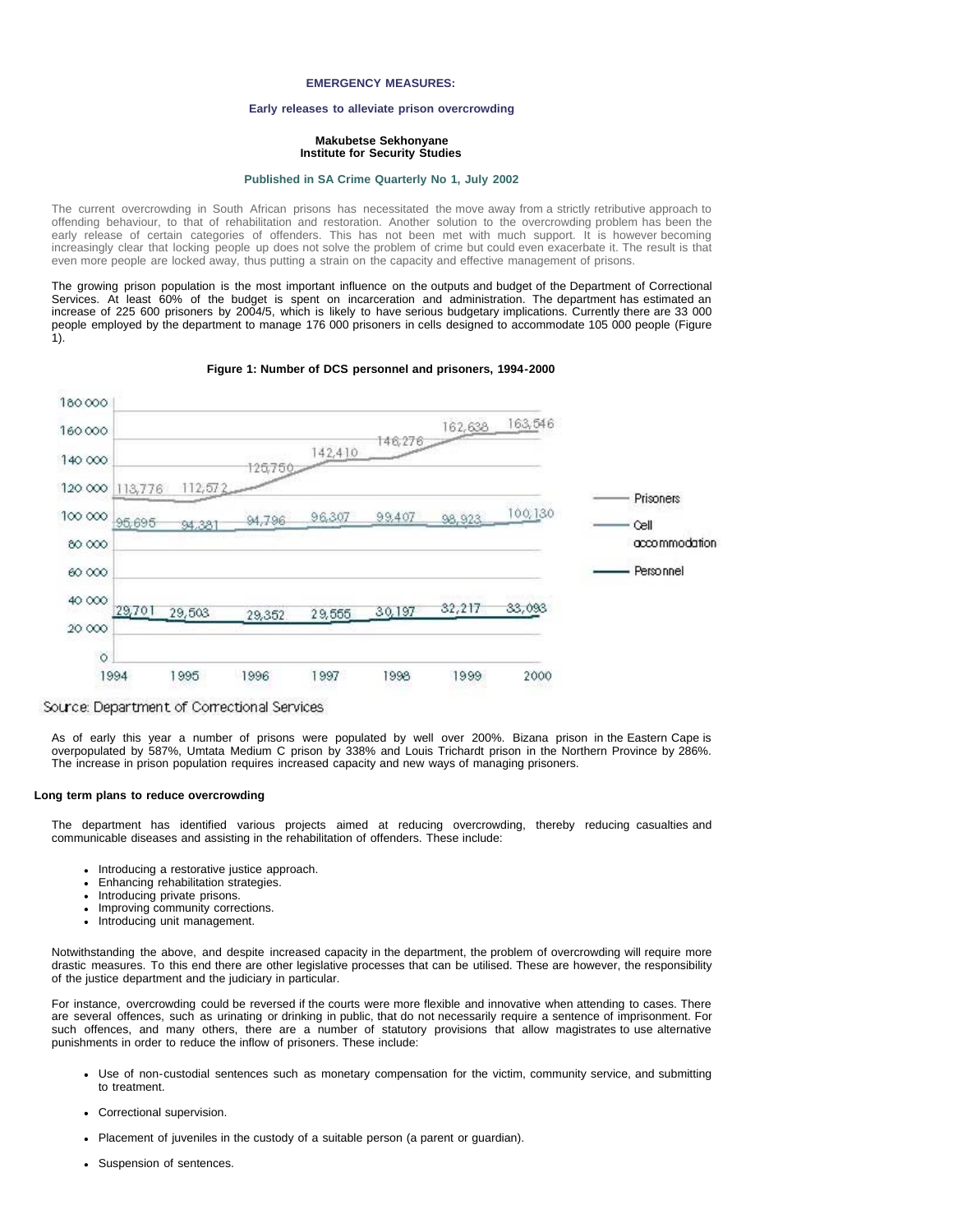Discharge with a reprimand.

# **Releasing prisoners as a solution**

The office of the Inspecting Judge and the Department of Correctional Services have undertaken another important development in an attempt to reduce overcrowding.

In September 2000, 8 451 unsentenced prisoners who were liable for a bail amount of R1 000 or less were released to ease overcrowding. During November of the same year the National Council of Correctional Services recommended an advancement of parole to be granted to all prisoners excluding aggressive and sexual offenders. As a result of this recommendation 3 000 prisoners were released.

In February this year 20 000 awaiting trial prisoners were granted bail by the courts. The fact that they were granted bail implies that the courts believe they pose no danger to the community upon their release. It is this category of prisoners that has been identified for early release from prison in order to help reduce overcrowding. This does not mean that their cases are withdrawn, but simply that they need not remain in prison where they exacerbate overcrowding. They will await trial outside as do many other accused who can afford to pay bail.

The office of the Inspecting Judge and the Department of Correctional Services have managed the release of more than 10 000 prisoners since 1999. This year, on application by the head of Pollsmoor maximum prison, 198 awaiting trial prisoners were released in terms of the newly inserted section 63a of the Criminal Procedure Act, 51 of 1977.

### **Is early release a problem?**

These early releases triggered a huge outcry among the South African public. The general sentiment seems to be that all people in prison are criminals who deserve lengthy sentences. While it may be true that those who commit crime need to take responsibility for their actions and should be punished in some way, it must be borne in mind that most prisoners do return to the community after spending time in jail.

Despite the minimum sentencing legislation, which provides for lengthy sentences, many people are still given lesser sentences than set out in the statute books. The current parole policy further ensures that people spend less time in prison than the sentence handed down to them may have stipulated.

More importantly, most people currently in prison are serving terms of no more than ten years. The majority of sentences are less than six months, followed by sentences ranging from six months to two years, and sentences of two to five years. Between 1995 and 1999, only 7% of sentences were between five and ten years, while less than 5% of sentences were more than ten years (Figure 2). It is therefore certain that most of those incarcerated will return to the community sooner rather than later.



#### **Figure 2: Duration of prison sentences, 1995-99**

# **In search of solutions other than prison**

Current prison conditions do not allow for the rehabilitation and reintegration of the offender. This is demonstrated by the high levels of recidivism. Although there is no exact data available on repeat offending, the minister of Correctional Services estimates it to be around 55%. The National Institute for Crime Prevention and the Rehabilitation of Offenders (NICRO) puts this figure much higher in areas where they have operated, at 80-90%. Either way, these figures indicate a high rate of recidivism.

Thus the smaller the chance to rehabilitate prisoners, the higher the probability of recidivism. It follows that even more people will be incarcerated – which in turn will necessitate the building of more prisons, a solution that has so far proven inadequate. Until such time that our incarceration policy is matched with policies of rehabilitation and restorative justice, there